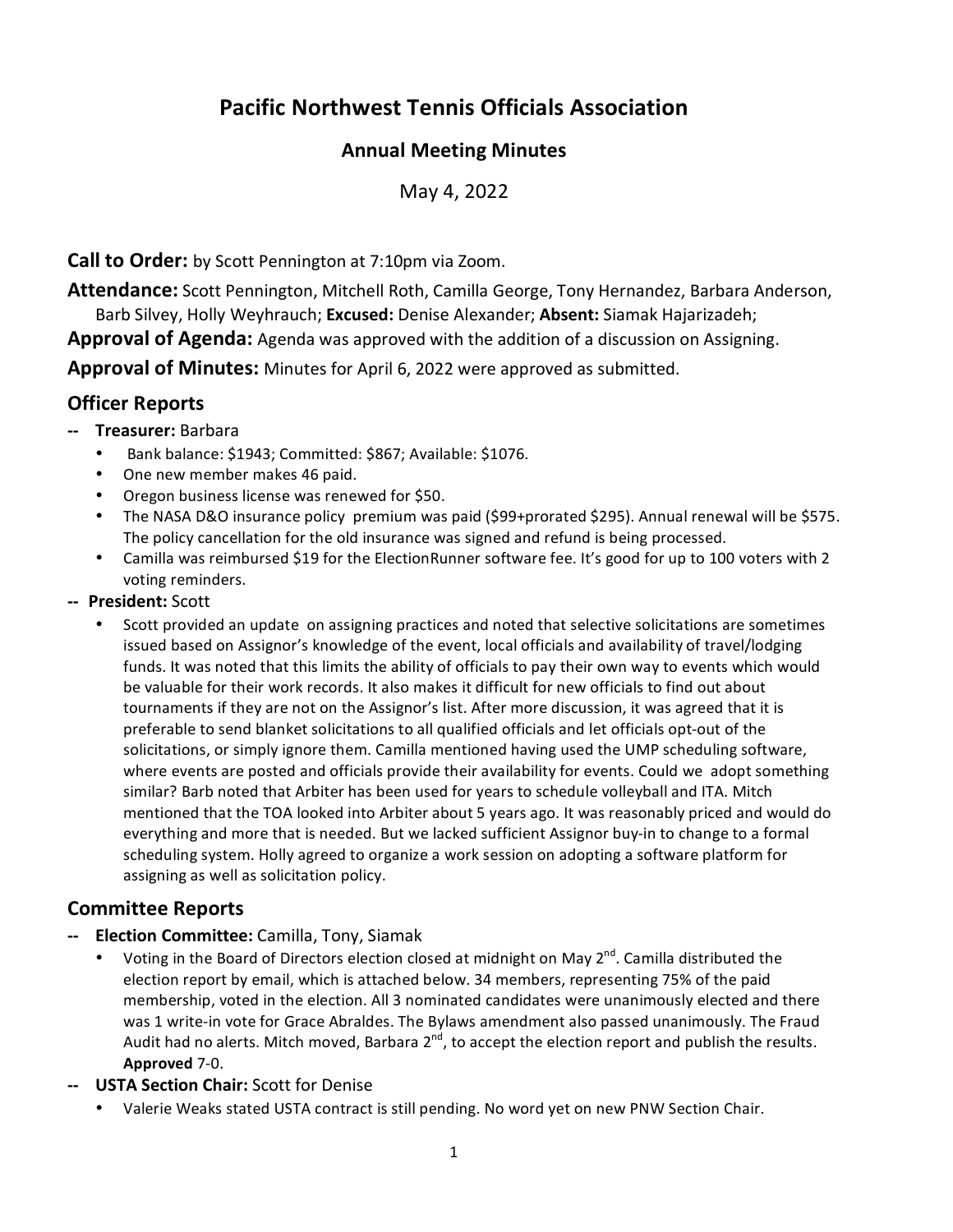- **‐‐ Shadow Assignors:** Denise, Holly, Barb, Mitch, Camilla
	- No report.
- **‐‐ Grievance Committee:** Holly, Barbara, Siamak
	- No report.
- **‐‐ Workshop Commiitee:** Tony, Barb, Denise
	- Looking into lines clinic at Central Park. Training is needed for upcoming tournaments if they use line judges.
- **‐‐ Bylaws Committee:** Mitch, Barbara, Camilla
	- Mitch will update the Bylaws to reflect the recently adopted amendment and publish on the website.
- **‐‐ Awards Committee:** Denise, Barb
	- Rookie and Official of the Year Awards are coming up in June; more information to come.

# **Director Comments:**

- **‐‐** Mitch: Thanked Camilla for taking charge and running a successful election.
- **‐‐** Barbara: Will be in Paris for Roland Garros Final and will miss the next meeting.
- **‐‐** Camilla: Will be on a cruise to Alaska and will miss the next meeting.

# **Next Meeting: Wednesday, July 6, 2022** @ **7:00pm PDT** via Zoom.

**Adjournment:** Meeting adjourned at 8:35pm.

Respectfully submitted,

Th.th.U.P.st.

Mitchell Roth, Secretary